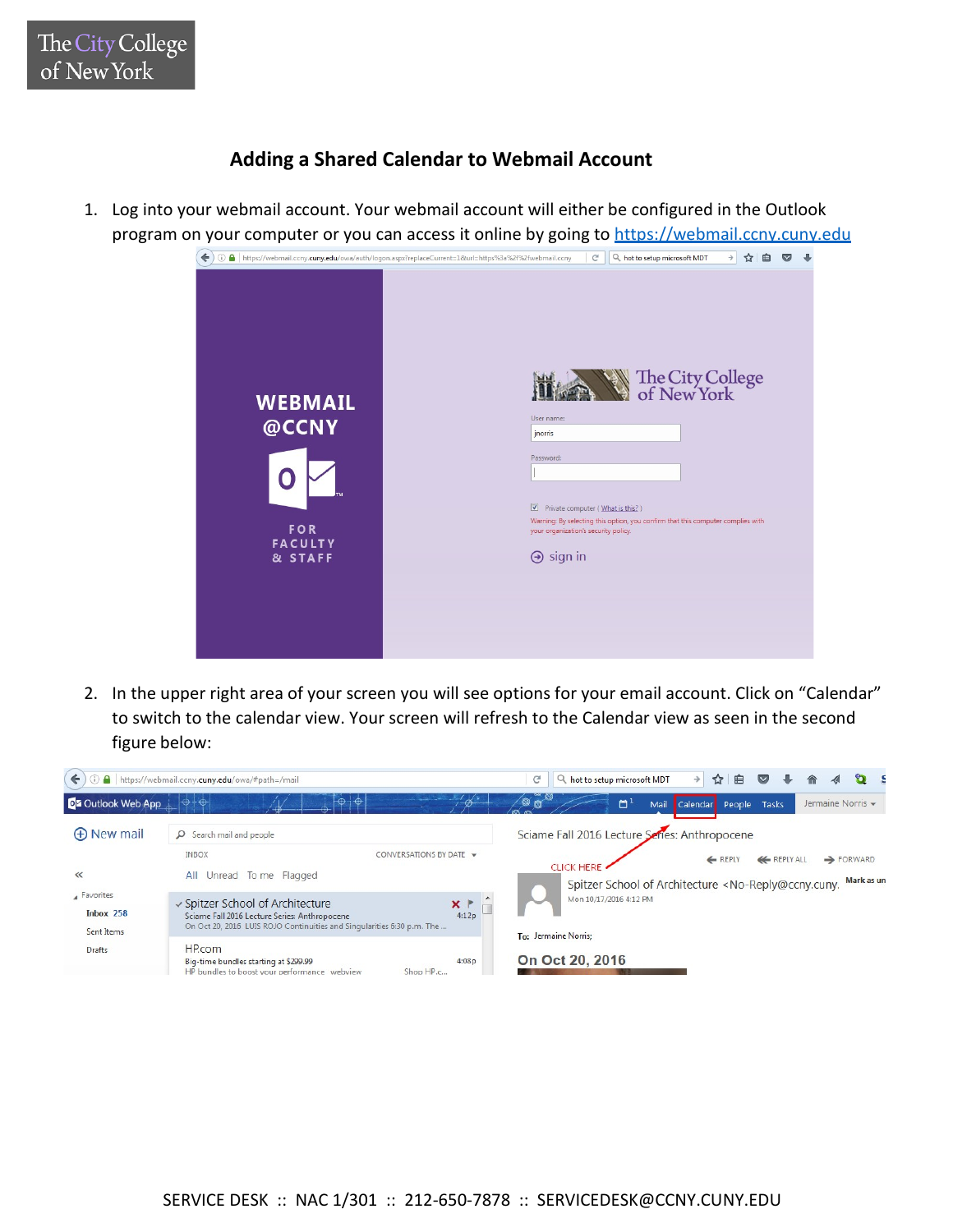| 1 1 https://webmail.ccny.cuny.edu/owa/#path=/calendar<br>$\leftarrow$                                                                                                                                                              |                |                       |                                                               |                                                                      | $\mathcal{C}$         | Q hot to setup microsoft MDT   |                     |                            |  |                            |                 | S) | $\equiv$       |
|------------------------------------------------------------------------------------------------------------------------------------------------------------------------------------------------------------------------------------|----------------|-----------------------|---------------------------------------------------------------|----------------------------------------------------------------------|-----------------------|--------------------------------|---------------------|----------------------------|--|----------------------------|-----------------|----|----------------|
| 0 <sup>2</sup> Outlook Web App                                                                                                                                                                                                     |                |                       | $\theta$<br>$\oplus$                                          |                                                                      | $\circ$ $\circ$       |                                | $\Box$ <sup>1</sup> | Mail Calendar People Tasks |  | Jermaine Norris -          |                 | 登  | $\overline{?}$ |
| $\bigoplus$ New event                                                                                                                                                                                                              | October 2016   |                       | « Jan Feb Mar Apr May Jun Jul Aug Sep Oct Nov Dec > Gototoday |                                                                      |                       |                                |                     |                            |  | Day Work week Week Month   | 图 SHARE 编 PRINT |    |                |
| $\ll$<br>October 2016<br>$\blacktriangleright$<br>€<br>IWIES<br>M<br>S<br>27 28 29 30 1<br>25<br>$5 \t6 \t7 \t8$<br>$\overline{4}$<br>11    12    13    14    15<br>$\overline{9}$<br>10<br>18    19    20    21    22<br>16<br>17 | Sunday<br>25   | Monday<br>26          | Tuesday<br>27                                                 | Wednesday<br>28<br>11a Client Serv<br>1:30p Archibus<br>2p DHCP/AD E | Thursday<br>29        | Friday<br>30<br>2p Canceled: G | Saturday<br>Oct 1   | $\gg$                      |  | SATURDAY, OCTOBER 22, 2016 |                 |    |                |
| 23 24 25 26 27 28 29<br>30 31 1 2 3 4 5<br>A MY CALENDARS<br>$\checkmark$ Calendar                                                                                                                                                 | $\overline{2}$ | 3                     | $\overline{4}$                                                | 5<br>out sick<br>2p DHCP/AD C                                        | $6\,$                 | $\overline{7}$                 | 8                   |                            |  |                            |                 |    |                |
| OTHER CALENDARS<br>PEOPLE'S CALENDARS                                                                                                                                                                                              | 9              | 10                    | 11<br><b>1p Client Servi</b>                                  | 12<br>2p DHCP/AD E<br>3p Lt. Curry Ca                                | 13<br>3p Lt. Curry ca | 14<br>2p Canceled: G           | 15                  |                            |  |                            |                 |    |                |
|                                                                                                                                                                                                                                    | 16             | 17<br>Lt. Curry share | 18                                                            | 19<br>2p DHCP/AD E                                                   | 20                    | 21                             | 22                  |                            |  |                            |                 |    |                |
|                                                                                                                                                                                                                                    | 23             | 24                    | 25                                                            | 26<br>2p DHCP/AD E                                                   | 27<br>6p Dr goldsma   | 28<br>2p Canceled: G           | 29                  |                            |  |                            |                 |    |                |
|                                                                                                                                                                                                                                    | 30             | 31                    | Nov1                                                          | $\overline{2}$<br>2p DHCP/AD D                                       | 3                     | $\overline{4}$                 | 5                   |                            |  |                            |                 |    |                |

3. To open a shared Calendar, right-click on "MY CALENDARS" and left-click on "Open calendar".



SERVICE DESK :: NAC 1/301 :: 212-650-7878 :: SERVICEDESK@CCNY.CUNY.EDU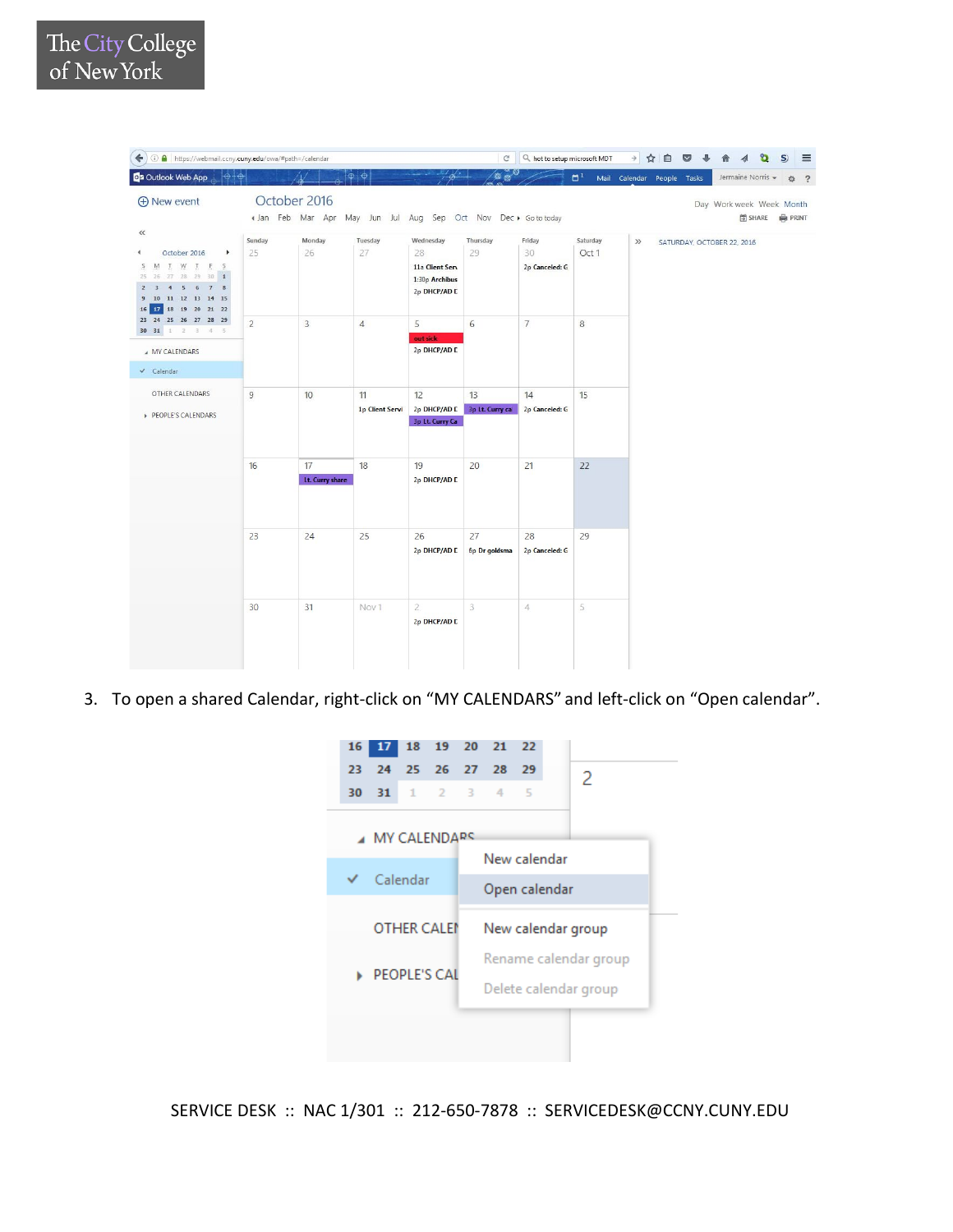4. In the space below "From Directory", type in the name of the calendar you wish to open.The name of the Calendar you are adding is: publicsafetycalendar. If the suggestion does not automatically popup to show like the following figure, click on search directory to force it. Click on the entry that matches the name of the calendar.

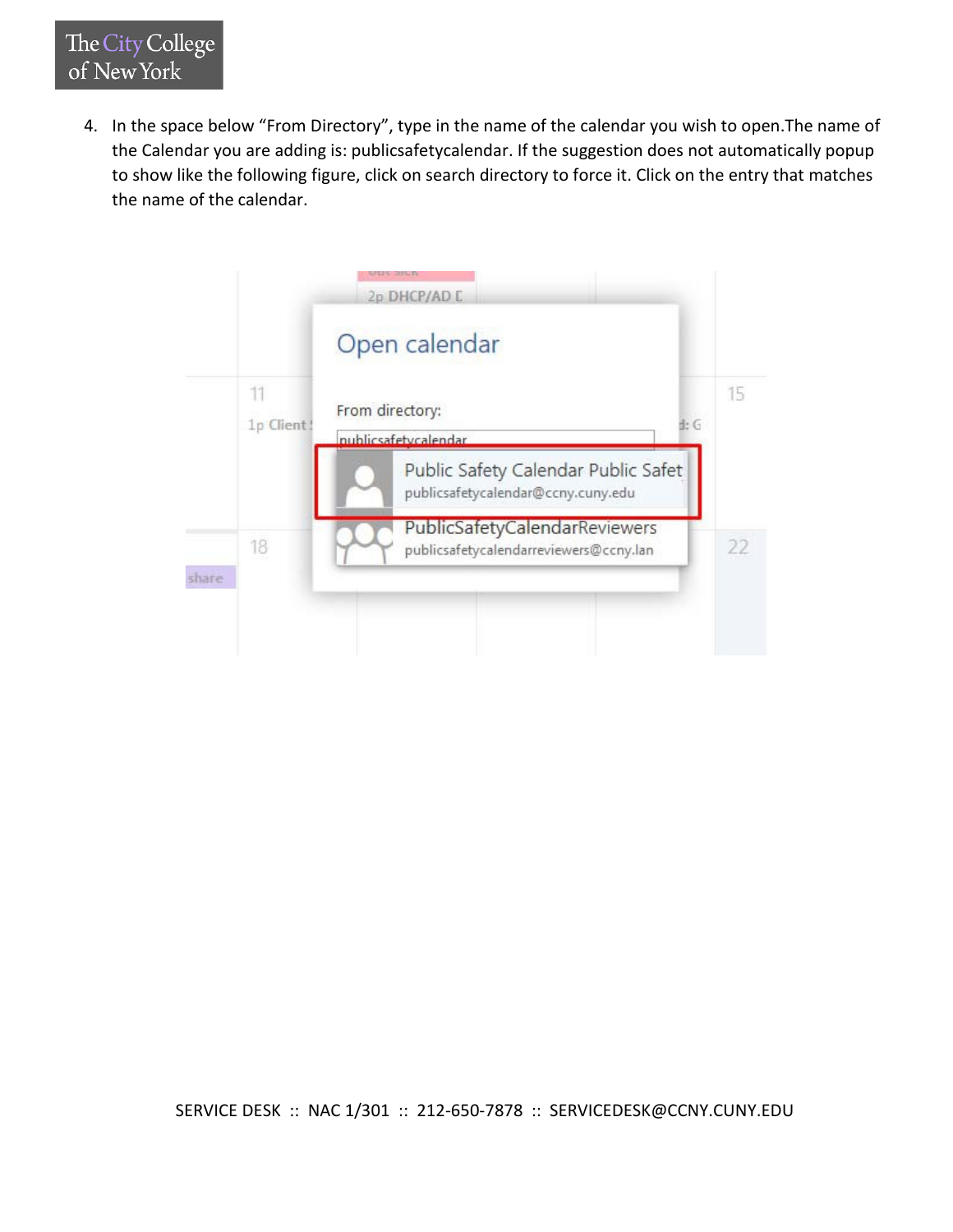5. You will now have the publicsafetycalendar available to you on your email account. You will notice the calendar on the left column of your window underneath your our calendar with a check mark next to it.



SERVICE DESK :: NAC 1/301 :: 212-650-7878 :: SERVICEDESK@CCNY.CUNY.EDU